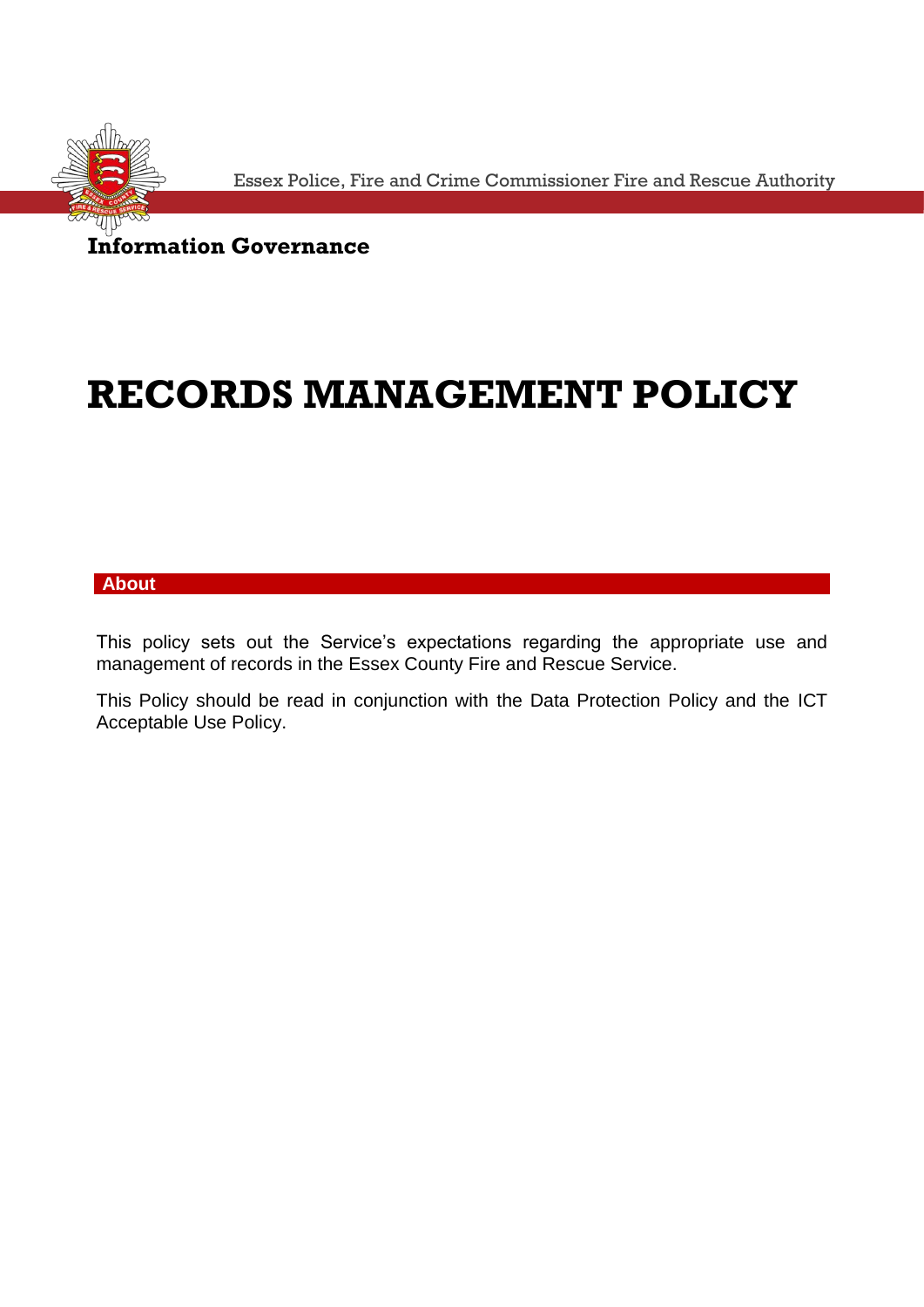| <b>POLICY INFORMATION</b>                                              |                                                                 |
|------------------------------------------------------------------------|-----------------------------------------------------------------|
|                                                                        | Essex Police, Fire and Crime Commissioner Fire and              |
| <b>ORGANISATION</b>                                                    | Rescue Authority "The Authority" is the Data Controller as      |
|                                                                        | defined in Chapter 2 of the Data Protection Act (2018)          |
|                                                                        | $(DPA)$ .                                                       |
|                                                                        | This policy applies to all employees and departments in         |
|                                                                        | the Essex Police, Fire and Crime Commissioner Fire and          |
|                                                                        | Rescue Authority (the Authority). This includes temporary       |
| <b>SCOPE OF POLICY</b>                                                 | staff, agency workers, volunteers and<br>those<br><sub>on</sub> |
|                                                                        | secondments. This policy expressly includes staff in the        |
|                                                                        | Service Head Quarters, stations, and workshops and to all       |
|                                                                        | employees working remotely.                                     |
| <b>POLICY OPERATIONAL DATE</b>                                         |                                                                 |
| <b>POLICY PREPARED BY</b>                                              | Information Governance Officer and the Information              |
|                                                                        | Governance Manager                                              |
| <b>DATE APPROVED BY</b><br><b>INFORMATION GOVERNANCE</b><br>(IG) BOARD |                                                                 |
| <b>POLICY REVIEW DATE</b>                                              | To be reviewed in December 2021                                 |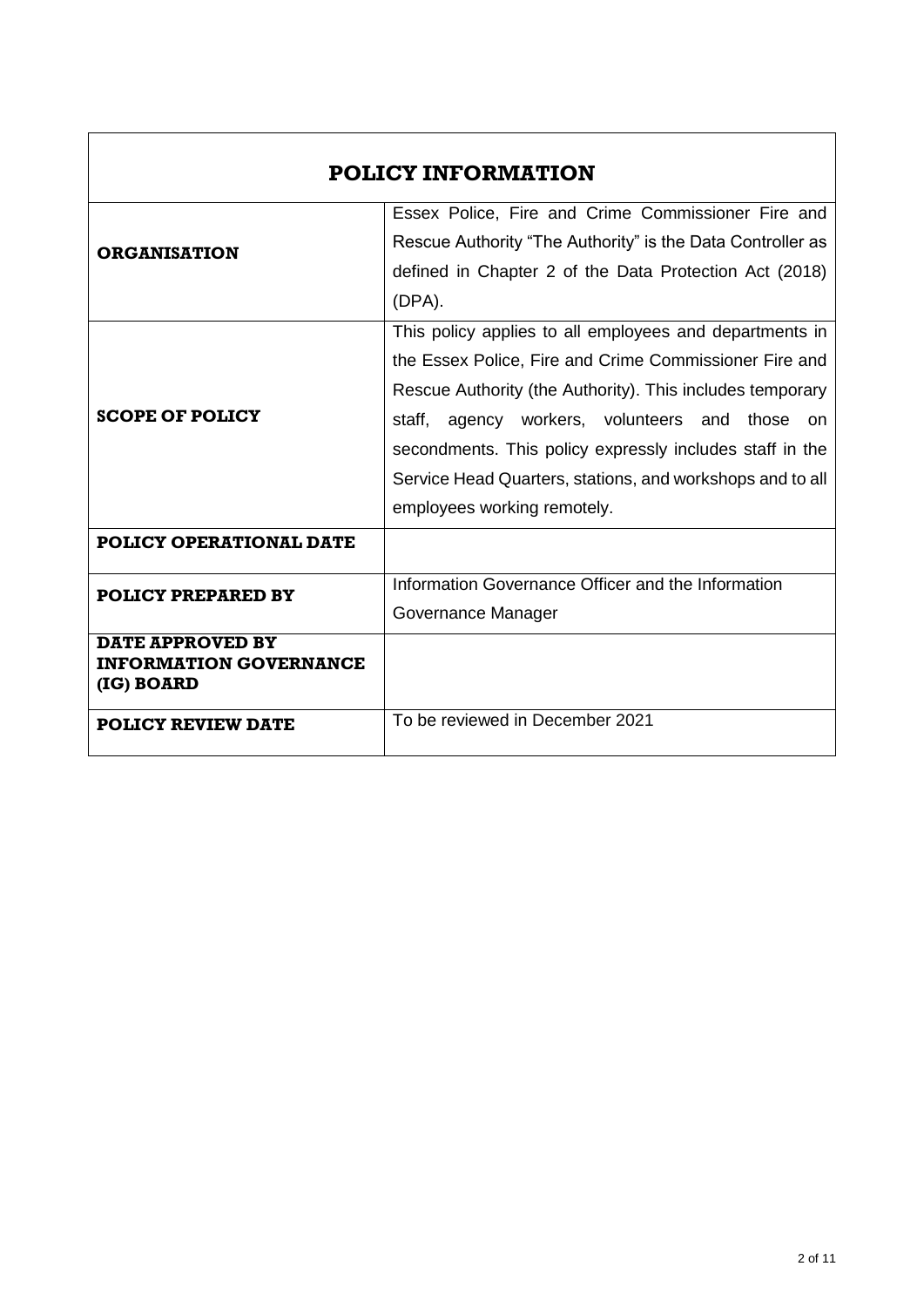| <b>WHAT THIS POLICY COVERS</b><br><b>AND THE PURPOSE OF THIS</b><br><b>POLICY</b> | This policy outlines responsibilities for management of<br>information to support secure access and effective<br>retention, destruction and preservation processes.<br>This policy reflects the commitment of the "Authority" to<br>maintaining the efficient management of records. This is<br>necessary for the effective delivery of our services and to<br>maintain good corporate memory. This policy also aims to<br>support the Service in harnessing the benefits of effective<br>records management. These include:<br>Ensuring that our information can be found and<br>$\bullet$<br>retrieved quickly and efficiently.<br>Complying with legal and regulatory requirements.<br>$\bullet$<br>Reducing the risk of litigation, audit and<br>$\bullet$<br>government investigations.<br>Minimizing storage requirements and reducing<br>$\bullet$<br>cost. |
|-----------------------------------------------------------------------------------|--------------------------------------------------------------------------------------------------------------------------------------------------------------------------------------------------------------------------------------------------------------------------------------------------------------------------------------------------------------------------------------------------------------------------------------------------------------------------------------------------------------------------------------------------------------------------------------------------------------------------------------------------------------------------------------------------------------------------------------------------------------------------------------------------------------------------------------------------------------------|
|                                                                                   | Control and availability of valuable information<br>assets.<br>Efficient use of staff time.<br>Actively supporting the day-to-day business that<br>underpins the delivery of a high-quality service to<br>the public.<br>Maintaining the integrity of our records<br>Monitoring and audit cycles.<br>$\bullet$<br>This policy also applies to records that third parties<br>manage on behalf of the Authority. The policy has been<br>endorsed by the Information Governance Board and is<br>aligned with the Lord Chancellor's Code of Practice on the                                                                                                                                                                                                                                                                                                            |
|                                                                                   | Management of Records issued under section 46 of the<br>Freedom of Information Act 2000 (the code).                                                                                                                                                                                                                                                                                                                                                                                                                                                                                                                                                                                                                                                                                                                                                                |

## **Responsibilities**

| <b>THE SENIOR</b>                                     | The SIRO is responsible for ensuring Information Risk Policy is    |
|-------------------------------------------------------|--------------------------------------------------------------------|
| <b>INFORMATION RISK</b><br><b>OWNER (SIRO)</b>        | developed, implemented, reviewed and its effect monitored.         |
| <b>THE INFORMATION</b><br><b>GOVERANCE (IG) BOARD</b> | This body has the overall responsibility for ensuring that the     |
|                                                       | organisation complies with its legal obligations with respect to   |
|                                                       | records management and general Information Governance.             |
|                                                       | The Authority will provide training or information to employees to |
|                                                       | help them understand their responsibilities when handling          |
|                                                       | official records.                                                  |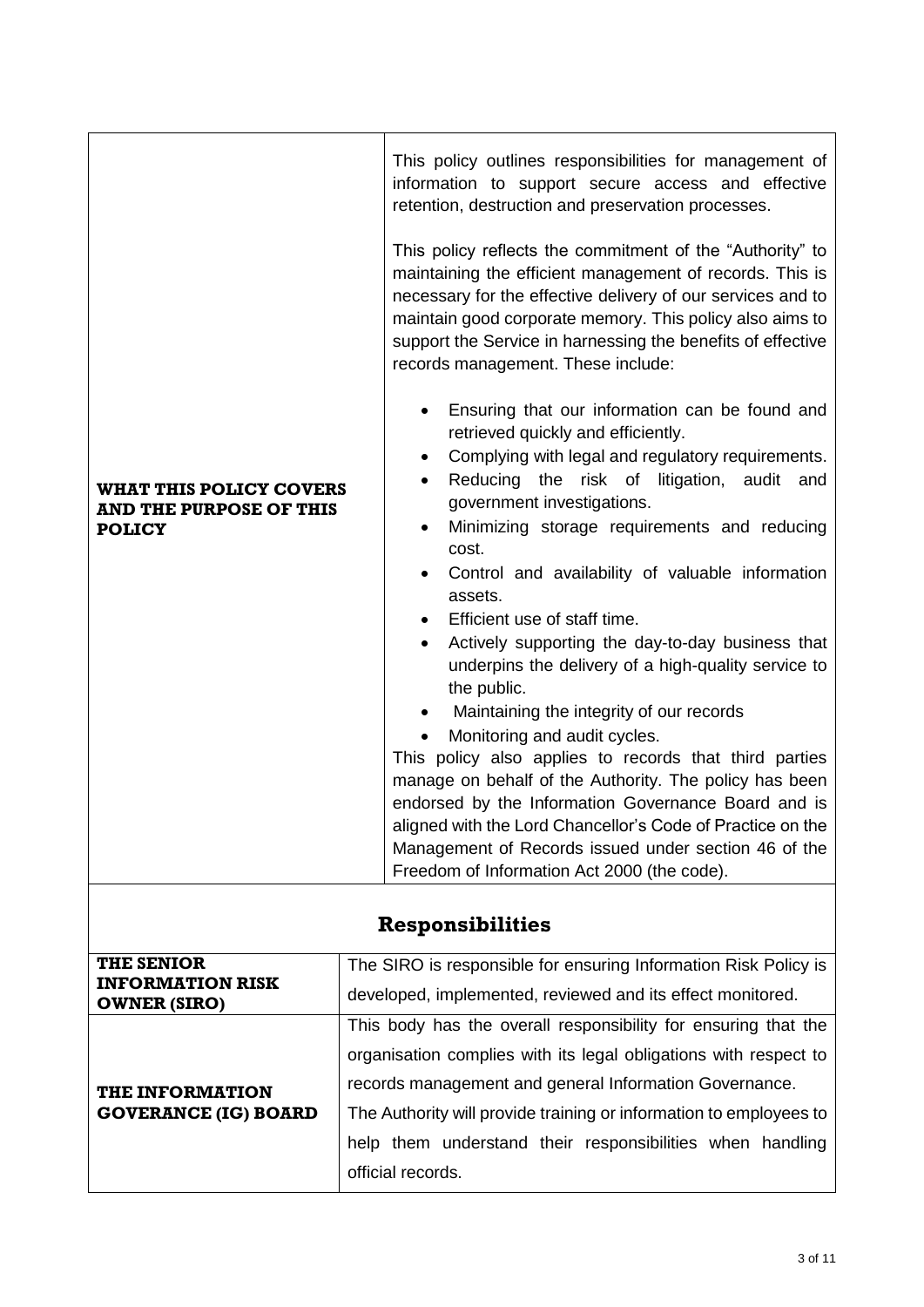|                                                     | The responsibilities of the Information Governance Manager                                                      |
|-----------------------------------------------------|-----------------------------------------------------------------------------------------------------------------|
|                                                     | includes:                                                                                                       |
|                                                     | Setting out an effective records management policy for<br>the Authority                                         |
|                                                     | <b>Briefing</b><br>the<br><b>Board</b><br>records<br>management<br>on<br>responsibilities                       |
|                                                     | Reviewing and updating and related policies<br>٠                                                                |
|                                                     | Ensuring that training for relevant stakeholders takes                                                          |
| <b>THE INFORMATION</b><br><b>GOVERNANCE MANAGER</b> | place<br>Delegating day to day responsibilities for Information and<br>$\bullet$                                |
|                                                     | Records management to information asset owners                                                                  |
|                                                     | Leading on audits and monitoring compliance with this<br>$\bullet$<br>policy                                    |
| <b>INFORMATION</b>                                  |                                                                                                                 |
| <b>GOVERNANCE OFFICER</b>                           | The responsibilities of the Information Governance Officer<br>include:                                          |
|                                                     | Implementing an effective records management for the<br>Service                                                 |
|                                                     | Putting in place a framework that helps to oversee the                                                          |
|                                                     | organisation's records from their creation, preservation                                                        |
|                                                     | and disposal in line with relevant legislation and policies<br>Managing relevant records management platform or |
|                                                     | software.                                                                                                       |
|                                                     | Implementing actions from audits<br>The responsibilities of the Information Asset Owners include:               |
|                                                     | Working with teams and all stakeholders to ensure that                                                          |
|                                                     | their departments collect, store/retain, move, access and                                                       |
|                                                     | delete records appropriately and securely in compliance<br>with relevant legislation                            |
|                                                     | Reviewing and updating Information Asset Registers                                                              |
|                                                     | Co-ordination departmental information sharing                                                                  |
|                                                     | Working within the Service retention schedule to<br>regularly review and update departmental records. If        |
|                                                     | these are out of date or no longer required, the records                                                        |
| <b>INFORMATION ASSET</b><br><b>OWNERS</b>           | should be deleted.                                                                                              |
|                                                     | Regularly review information in line with Retention<br>Guidelines to make best use of the available storage     |
|                                                     | space.                                                                                                          |
|                                                     | Ensure that the facilities available for storing and<br>managing information meet legal requirements and best   |
|                                                     | practice.                                                                                                       |
|                                                     | Maintain a selection procedure for identifying, reviewing<br>and managing records with historical value.        |
|                                                     |                                                                                                                 |
|                                                     |                                                                                                                 |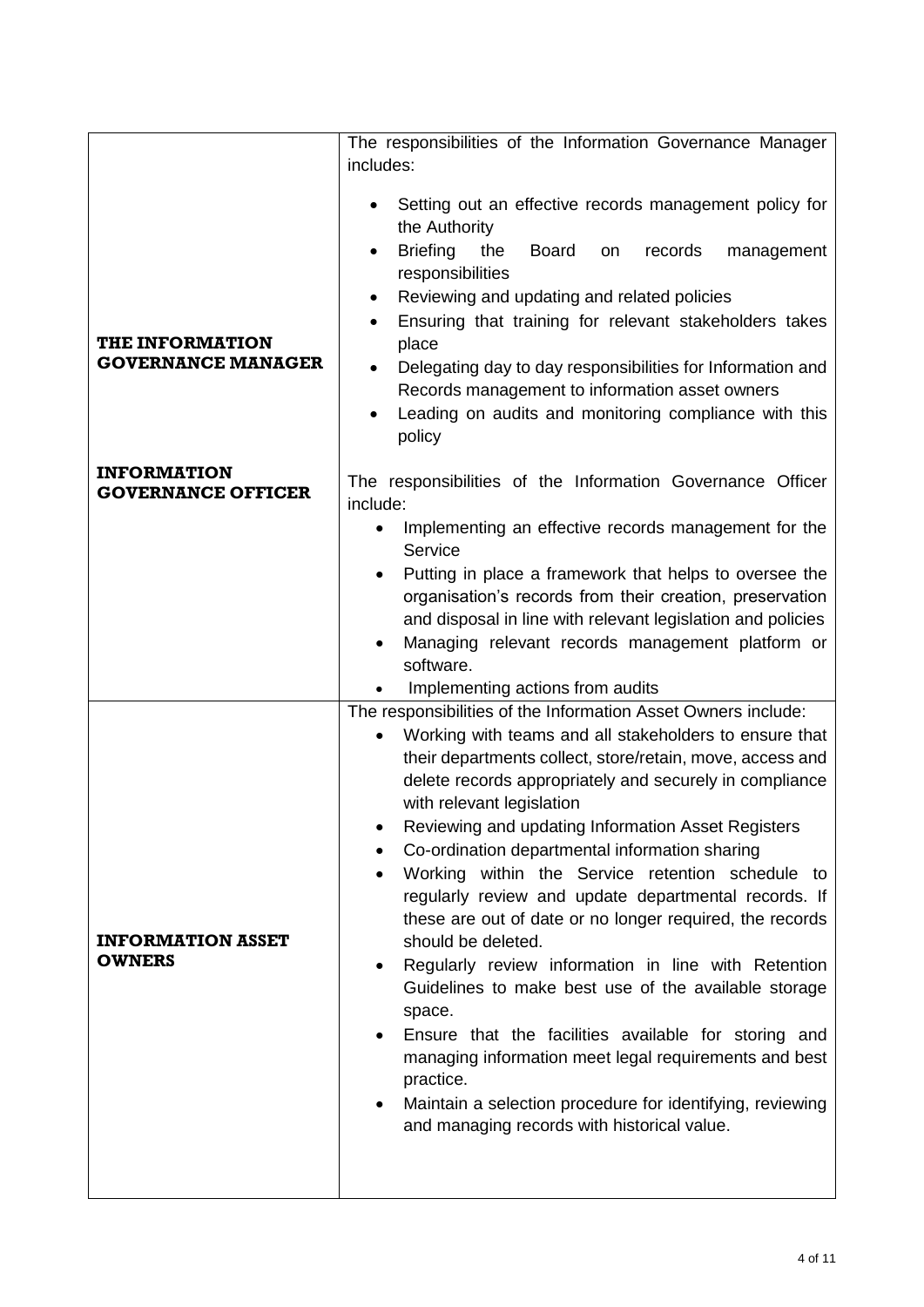| <b>LINE MANAGERS</b>                                                     | Line Managers in departments across the Authority are<br>responsible for working closely with Information Asset Owners<br>to ensure that employees are aware of and adhere to the<br>principles in this policy and other related policies                                                                                                                                                                                                                                                                                                                                                                                                                                                                                                                                                                                |
|--------------------------------------------------------------------------|--------------------------------------------------------------------------------------------------------------------------------------------------------------------------------------------------------------------------------------------------------------------------------------------------------------------------------------------------------------------------------------------------------------------------------------------------------------------------------------------------------------------------------------------------------------------------------------------------------------------------------------------------------------------------------------------------------------------------------------------------------------------------------------------------------------------------|
| <b>THE CORPORATE</b><br><b>COMMUNICATIONS</b><br><b>MANAGER</b>          | The corporate communications manager or delegate is<br>responsible for:<br>communications<br>Publicising<br>records<br>management<br>across the Authority.<br>Addressing queries from journalists or media outlets.<br>Wherever necessary, ensure that activities such as open<br>days and other public facing activities abide by data<br>protection and records management principles.                                                                                                                                                                                                                                                                                                                                                                                                                                 |
| THE HEAD OF ICT AND<br><b>THE INFORMATION</b><br><b>SECURTIY MANAGER</b> | The Information Security Manager or delegate is responsible for:<br>Ensuring that all systems, services and equipment used<br>for storing data meet acceptable security standards.<br>Performing regular checks and scans to ensure security<br>hardware and software is functioning properly<br>Evaluating the suitability and security of any third-party<br>services that the Authority might be using to process<br>personal data. For example, cloud computing services.<br>Providing and actively managing file stores that are<br>secured to protect files that contain personal data<br>through additional password protection.<br>Having a plan for resilient systems, backups, etc. to<br>prevent the loss of records<br>Providing solutions that allow the secure exchange of<br>files with external parties. |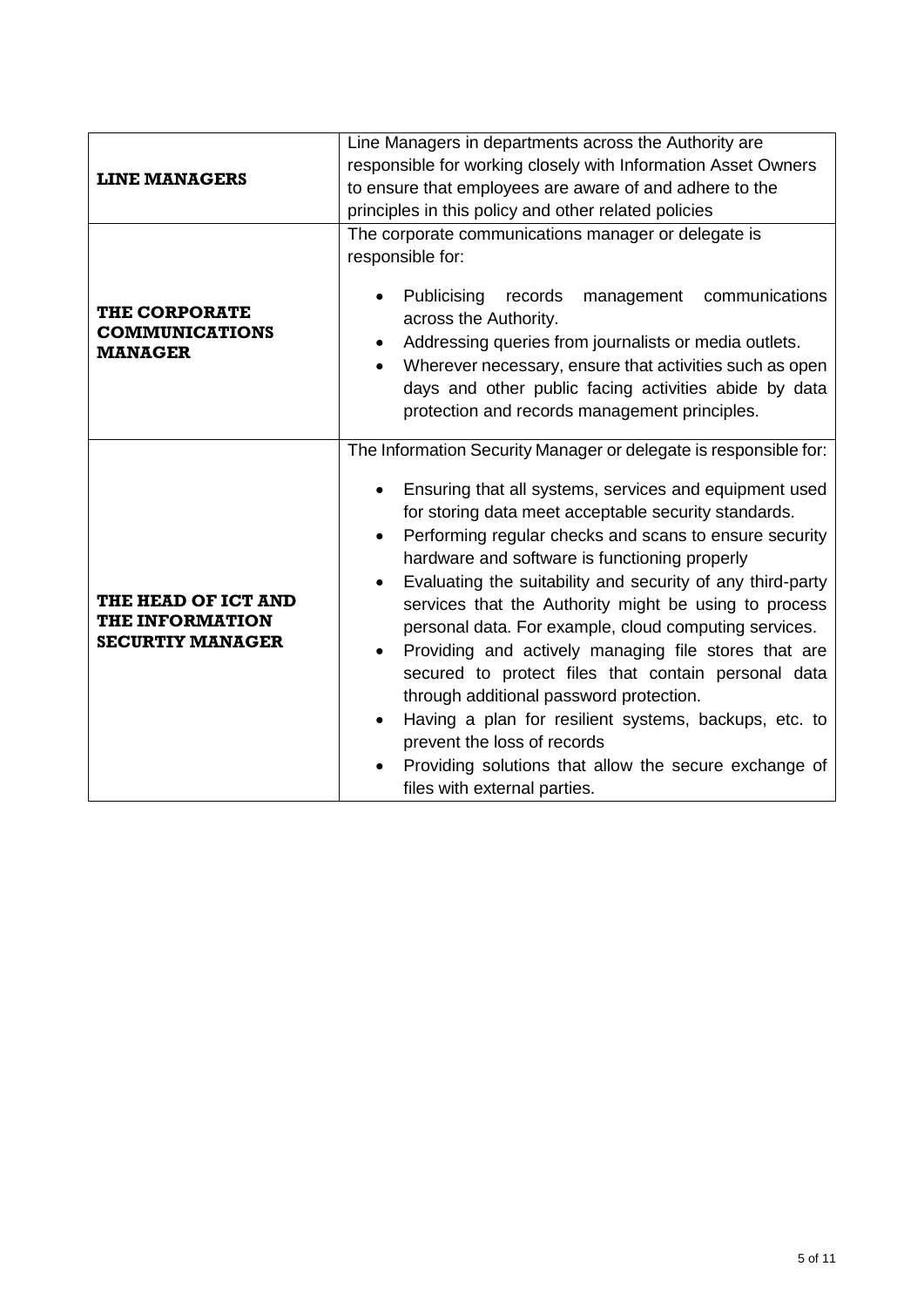| <b>ALL EMPLOYEES AND</b><br><b>VOLUNTEERS</b> | In accordance with this policy, all staff are responsible for<br>managing, storing appropriately and disposing of the information<br>they create and receive as part of their normal daily business<br>activities. Employees should keep all data secure by taking<br>sensible precautions and following the guidelines below.<br>All information in any format which we hold as a record<br>of our activity must be retained after 'closure' in line with<br>the Service Retention Schedule<br>The information you manage is only known to an<br>appropriate audience such as those that need the<br>information for their work<br>Official information must not be stored on a personal<br>drive or on equipment not provided by the Service<br>Data must not be disclosed informally either within the<br>authority or externally. When access to confidential<br>information is required, employees can request it from<br>their line managers. In particular, strong passwords must<br>be used and they should never be shared.<br>Report data breaches immediately it is detected or<br>suspected<br>Employees should request help from their Information<br>Asset Owner or the Information Governance Team if they<br>are unsure of any aspect of this policy. |
|-----------------------------------------------|-----------------------------------------------------------------------------------------------------------------------------------------------------------------------------------------------------------------------------------------------------------------------------------------------------------------------------------------------------------------------------------------------------------------------------------------------------------------------------------------------------------------------------------------------------------------------------------------------------------------------------------------------------------------------------------------------------------------------------------------------------------------------------------------------------------------------------------------------------------------------------------------------------------------------------------------------------------------------------------------------------------------------------------------------------------------------------------------------------------------------------------------------------------------------------------------------------------------------------------------------------------------------|
| <b>SECURITY AND</b><br><b>ACCESSIBILITY</b>   | Records and information must be stored and handled following<br>the requirements of the Government Security Classification<br>System.<br>https://www.gov.uk/government/publications/government-<br>security-classifications<br>All records must be traceable and retrievable. File movements<br>and movements of data must be tracked, including for files<br>migrated into or out of the department through machinery of<br>government changes.<br>Digital continuity must be considered for the systems and<br>formats that are used to store digital records. All records must<br>be supported by metadata that documents their authority, status,<br>structure, and integrity to demonstrate their administrative<br>context and relationship with other records.                                                                                                                                                                                                                                                                                                                                                                                                                                                                                                 |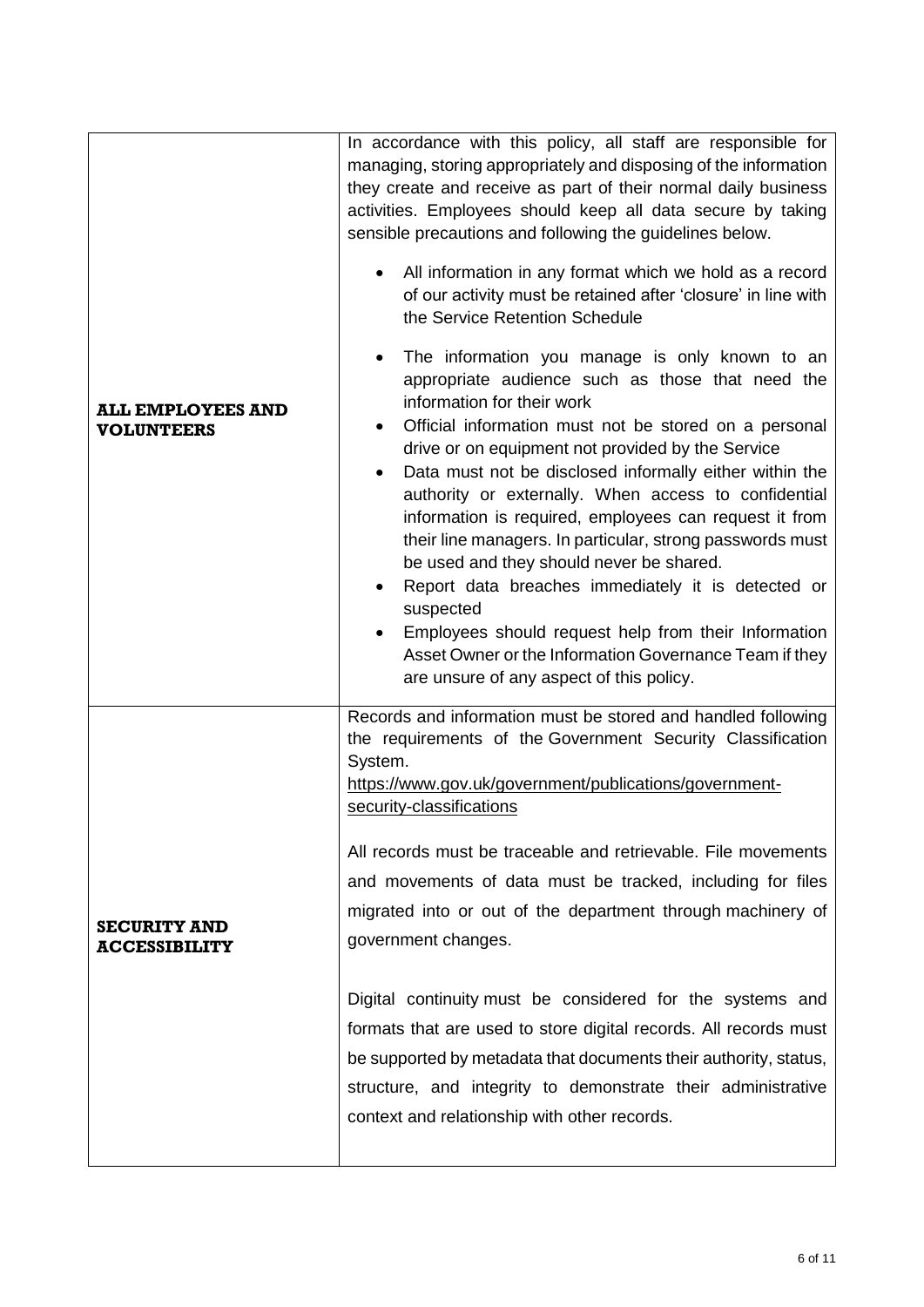|                           | Data Storage, Use, Accuracy, Retention and Destruction                |
|---------------------------|-----------------------------------------------------------------------|
|                           | When information is stored on paper, it must be kept in<br>$\bullet$  |
|                           | a secure place where unauthorised people cannot see                   |
|                           | it.                                                                   |
|                           | When not required, the paper or files should be kept in<br>$\bullet$  |
|                           | a locked drawer or filling cabinet.                                   |
|                           | Staff must ensure that printouts are not left where<br>$\bullet$      |
|                           | unauthorised people could see them.                                   |
|                           | When data is stored electronically, it must be protected<br>$\bullet$ |
|                           | from unauthorised access, accidental deletion and                     |
| <b>USE AND STORAGE OF</b> | malicious hacking attempts.                                           |
| <b>RECORDS</b>            | Records should be protected by strong passwords that                  |
|                           | are changed regularly and never shared between                        |
|                           | employees.                                                            |
|                           | Records should only be stored on designated drives                    |
|                           | and servers, and should only be uploaded to an                        |
|                           | approved cloud computing services.                                    |
|                           | Copies of official records should not be saved on                     |
|                           | personal electronic devices                                           |
|                           | Technical details of electronic data storage can be                   |
|                           | found in the Information Security Policy.                             |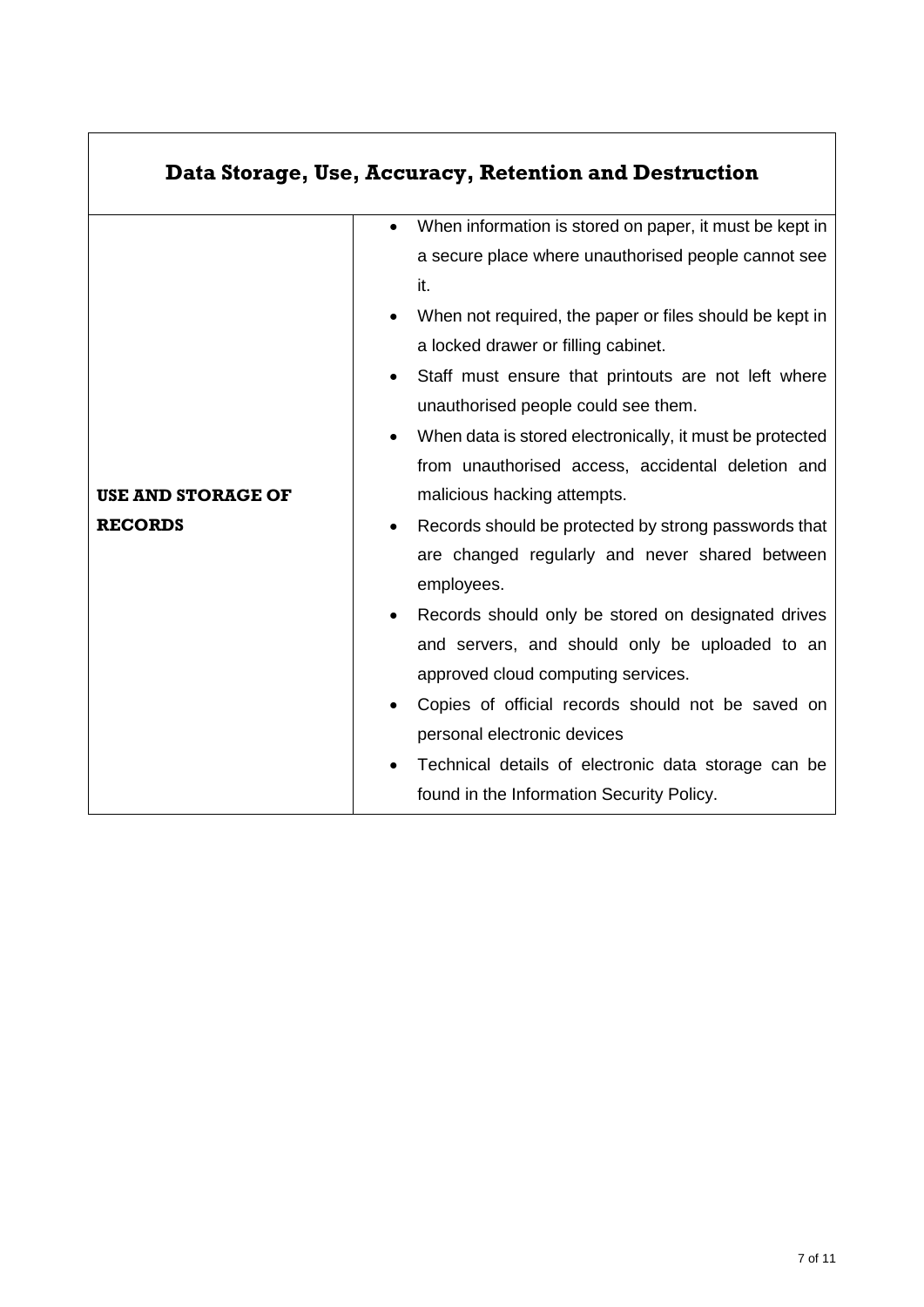|                               | In complying with the Data Accuracy Principle as seen in                                                                         |
|-------------------------------|----------------------------------------------------------------------------------------------------------------------------------|
|                               | Section 38 of the Data Protection Act 2018 records processed                                                                     |
|                               | in the Service must be accurate and kept up to date in all                                                                       |
|                               | departments. In order to achieve this:                                                                                           |
|                               |                                                                                                                                  |
|                               | Records must be held in as few places as necessary.                                                                              |
|                               | Staff must not create any unnecessary additional data                                                                            |
| <b>DATA ACCURACY</b>          | sets.                                                                                                                            |
|                               | Information from third parties must be verified before                                                                           |
|                               | using it on behalf of the Authority.                                                                                             |
|                               | Records should be updated as soon as inaccuracies                                                                                |
|                               | are discovered.                                                                                                                  |
|                               | The Authority must make it easy for employees to<br>$\bullet$                                                                    |
|                               | update their personal information.                                                                                               |
|                               | In complying with the Storage Limitation principle as provided                                                                   |
|                               | for in section 39 (1) of the DPA 2018, personal data must not                                                                    |
|                               | be stored for periods longer than necessary. Full retention                                                                      |
|                               | times for data held by various departments can be found in the                                                                   |
|                               | Service Retention Schedule and Guidelines                                                                                        |
| <b>RETENTION PERIODS</b>      | Records must only be retained beyond the stipulated ECFRS                                                                        |
|                               | retention period if their retention can be justified for statutory,                                                              |
|                               | regulatory, and legal or security reasons or for their historic                                                                  |
|                               | value.                                                                                                                           |
|                               | The Information Governance team must be notified of any                                                                          |
|                               | record processing that is outside the set retention times.                                                                       |
|                               |                                                                                                                                  |
|                               | Records relating to pending audits, litigation or investigations                                                                 |
| <b>LINE OF BUSINESS</b>       | must not be destroyed.                                                                                                           |
| <b>RETENTION AND DISPOSAL</b> |                                                                                                                                  |
| <b>RESPONSIBILITIES</b>       | Relevant records must be securely destroyed Processes must                                                                       |
|                               | be in place to ensure that all backups and copies are included<br>in the destruction of records, or that data is put beyond use. |
|                               |                                                                                                                                  |
|                               |                                                                                                                                  |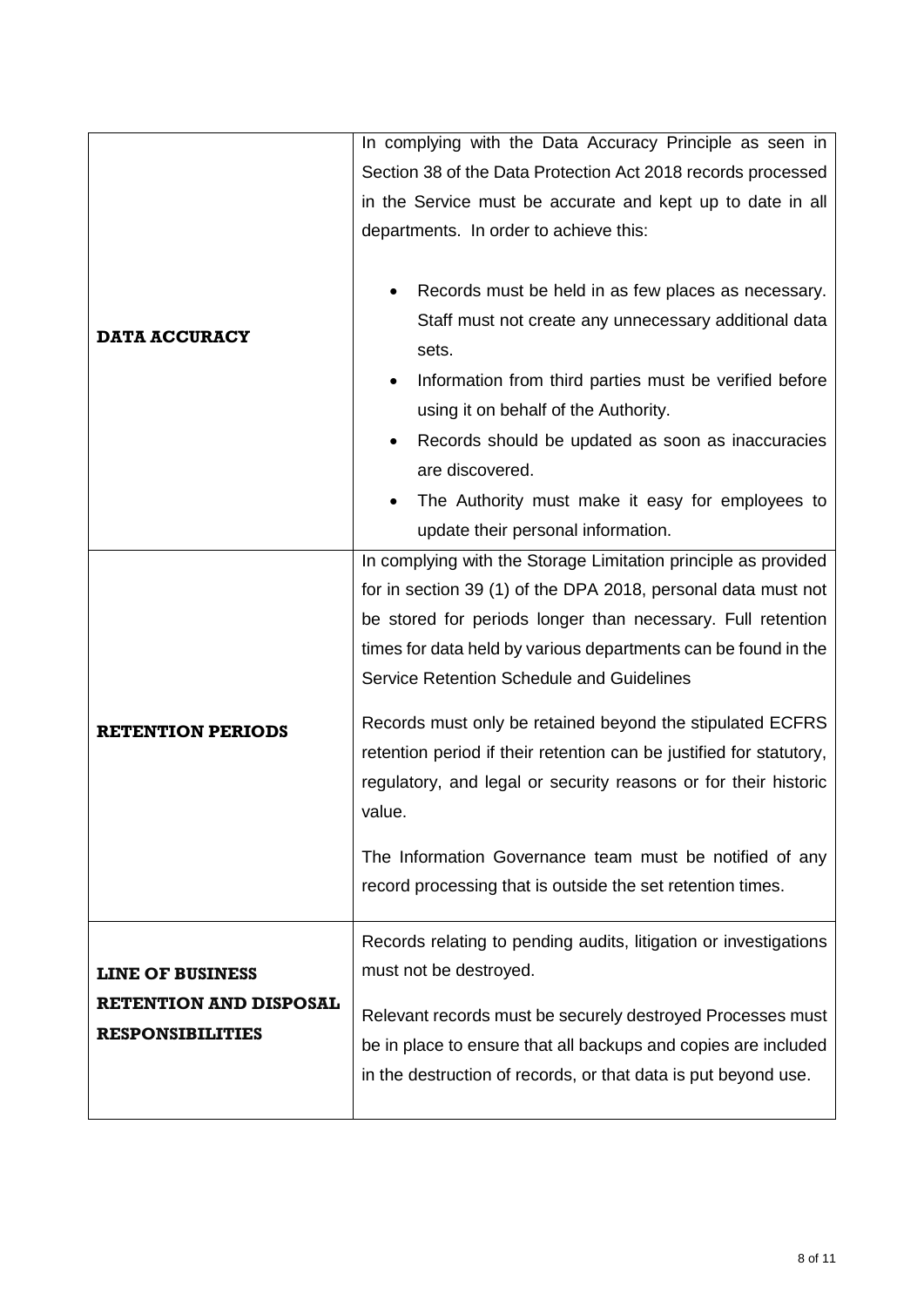| <b>MONITORING</b><br><b>COMPLIANCE AND</b><br>EFFECTIVENESS.        | Information Asset Owners will have direct responsibility for<br>ensuring their information practices are audited with support<br>from Information Governance team. Where non-compliance or<br>improvements could be made then these shall be agreed with<br>process owners / managers and subsequently followed up.<br>Failure to comply with this policy may result in ineffective<br>working and an inability to meet the requirements of the<br>Freedom of Information Act 2000 and the Data Protection Act<br>2018                                                                                                                                                                                                                                                                                           |
|---------------------------------------------------------------------|------------------------------------------------------------------------------------------------------------------------------------------------------------------------------------------------------------------------------------------------------------------------------------------------------------------------------------------------------------------------------------------------------------------------------------------------------------------------------------------------------------------------------------------------------------------------------------------------------------------------------------------------------------------------------------------------------------------------------------------------------------------------------------------------------------------|
|                                                                     | Hard copies that are no longer required must be disposed of<br>securely using the confidential waste bins or shredded                                                                                                                                                                                                                                                                                                                                                                                                                                                                                                                                                                                                                                                                                            |
| <b>DATA DESTRUCTION</b>                                             | securely. This also applies to digital copies in disks and other                                                                                                                                                                                                                                                                                                                                                                                                                                                                                                                                                                                                                                                                                                                                                 |
|                                                                     | portable devices                                                                                                                                                                                                                                                                                                                                                                                                                                                                                                                                                                                                                                                                                                                                                                                                 |
| <b>REFERENCES AND</b><br><b>ASSOCIATED</b><br>DOCUMENTS/LEGISLATION | <b>Data Protection Policy</b><br>$\bullet$<br><b>Retention Schedule</b><br>$\bullet$<br><b>Information Security Policy</b><br>٠<br>Acceptable use policy<br>Information<br>Commissioners<br>Office<br>website<br>https://ico.org.uk/<br>National<br>Archives<br>(Public<br>Records)<br>https://www.nationalarchives.gov.uk/<br><b>Classifications</b><br>Security<br>Government<br>https://www.gov.uk/government/publications/government-<br>security-classifications<br>Statutory request policy<br>The Authority is obliged to meet the legal requirements for the<br>retention and disposal of records in accordance with relevant<br>legislation, particularly the Public Records Act<br>1958<br>(PRA 1958), the Freedom of Information Act 2000 (FOIA<br>2000) and the Data Protection Act 2018 (DPA 2018). |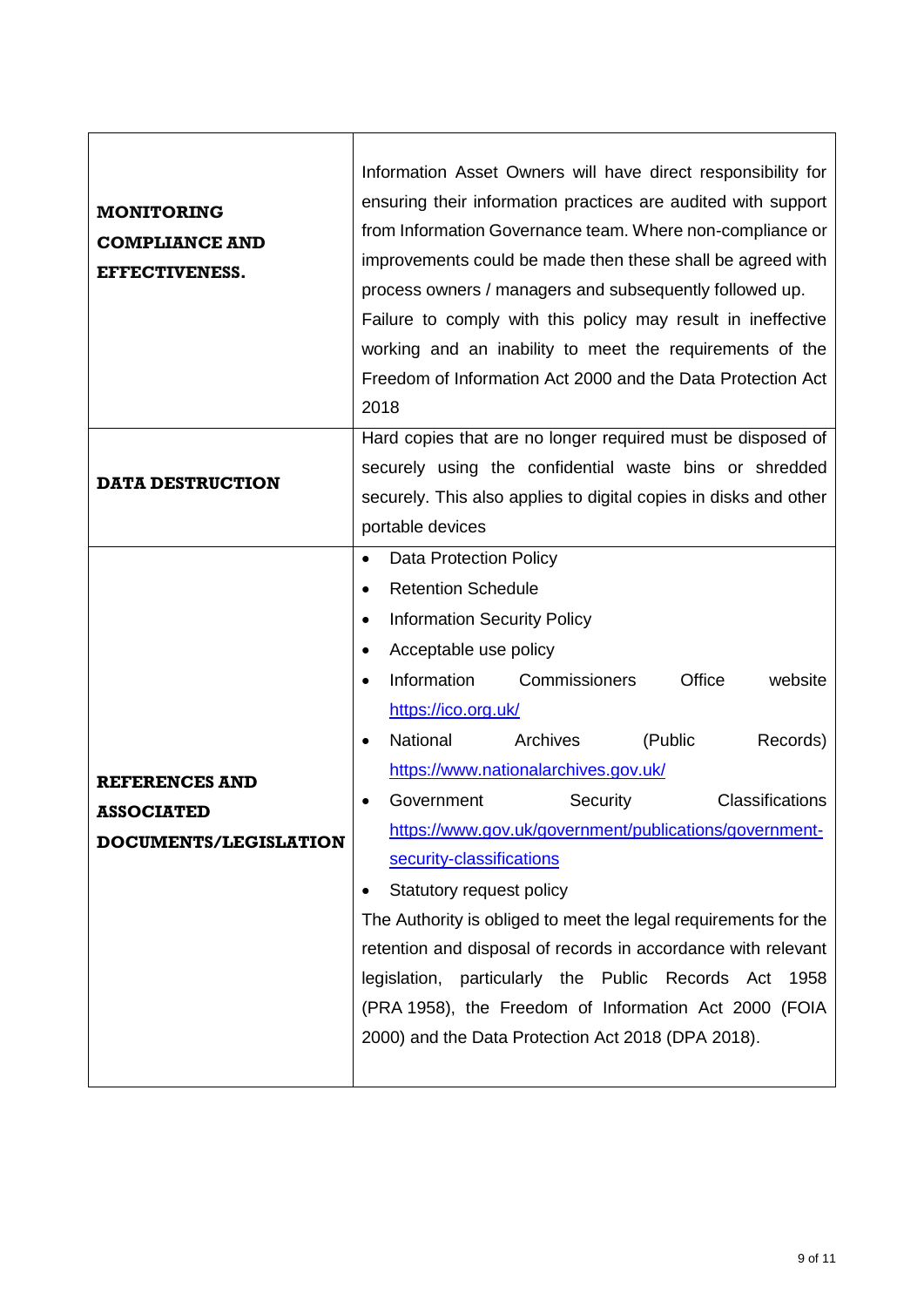|                                                             | <b>Right of Access to the records the Authority holds</b>                                                                                                                                                                                                                                                                                                                                                                                                                                    |
|-------------------------------------------------------------|----------------------------------------------------------------------------------------------------------------------------------------------------------------------------------------------------------------------------------------------------------------------------------------------------------------------------------------------------------------------------------------------------------------------------------------------------------------------------------------------|
| <b>RESPONSIBILITY</b>                                       | The Information Officers in the Data and Performance Team are<br>responsible for ensuring that the right of access requests are handled<br>within the legal time limit.<br>Managers and teams that hold information on requests from data<br>subjects must prioritise these statutory request to avoid breach of<br>relevant statutory provisions. This means passing on any information<br>that might be required by a Subject Access Request to the Information<br>Officers without delay. |
| <b>PROVISION FOR</b><br><b>VERIFYING</b><br><b>IDENTITY</b> | Where the person managing the access procedure does not know the<br>individual personally there should be provision for checking their<br>identity before handing over any information that contains personal<br>data                                                                                                                                                                                                                                                                        |
| <b>CHARGING</b>                                             | Information will be provided free of charge to requesters. However,<br>The Authority is able to charge a 'reasonable fee' when a request is<br>manifestly unfounded or excessive, particularly if it is repetitive. This<br>will be in line with the Service Charging Schedule                                                                                                                                                                                                               |

| <b>PROCEDURE FOR</b>    | Current employees are required to read, sign and return this policy to  |
|-------------------------|-------------------------------------------------------------------------|
| <b>STAFF SIGNIFYING</b> | indicate their acceptance of their responsibilities to properly manage  |
| <b>ACCEPTANCE OF</b>    | the records that they come across in their roles. This policy will form |
| <b>POLICY</b>           | part of the contract of new employees.                                  |

|                    | After undergoing the necessary training and awareness sessions that    |
|--------------------|------------------------------------------------------------------------|
| <b>ENFORCEMENT</b> | are required for your role, deliberately or negligently breaching this |
|                    | policy may lead to disciplinary actions depending on the case.         |

 $\overline{\phantom{a}}$